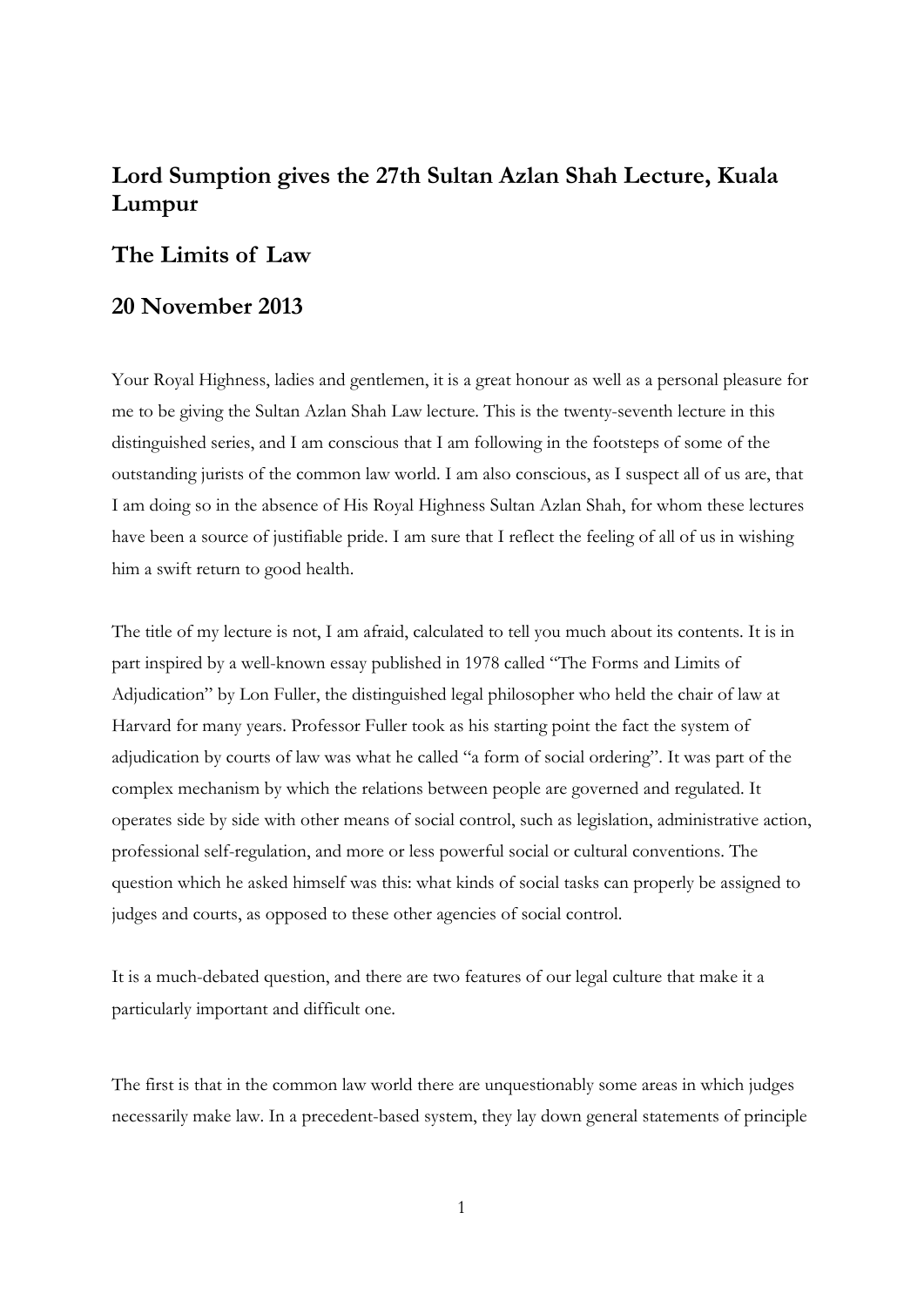which then stand as authority in future cases. They do not merely discover legal principles concealed in the luxuriant undergrowth of ancient principle and scattered legal decisions, as the great eighteenth century jurist Blackstone supposed and generations of common lawyers pretended. They make law within broad limits determined by statute and legal policy. In recent years, appellate courts in the United Kingdom have been increasingly open about this. In 2005, in *Re Spectrum Plus Ltd* [2005] 2 AC 680, at [32], Lord Nicholls of Birkenhead put the point in this way:

"Judges have a legitimate law-making function. It is a function they have long exercised. In common law countries much of the basic law is still the common law. The common law is judge-made law. For centuries, judges have been charged with the responsibility of keeping this law abreast of current social conditions and expectations."

Just as common law judges make law, so also they unmake it. They overrule past decisions, even those of the highest appellate courts. The declaratory theory of law holds that in that case the earlier decisions must always have been wrong. It was just that the courts had taken a long time to realise it. As Lord Reid put it in *WestMidland Baptist Association Inc. v Birmingham Corporation*  [1970] AC 874, 898-9,

"We cannot say that the law was one thing yesterday but is to be something different tomorrow. If we decide that [the existing rule] is wrong, we must decide that it always has been wrong."

But this is now overtly recognised as the fiction it always has been. The courts of the United States, India, Ireland and the European Union have all asserted the right in certain categories of case to overrule a decision only with prospective effect, a function previously regarded as the special domain of the legislature. In the *Spectrum Plus* case, the House of Lords held that in a suitable case it would do so too. So judges can now not only say that the law was one thing yesterday and another tomorrow. They can actually admit that they are doing it. It is a very significant power.

It is not a power that would be recognised in all legal cultures. Article 5 of the French Civil Code, which has been part of the Code from its inception at the beginning of the nineteenth century, provides that "judges are not permitted to adjudicate on cases before them by way of

2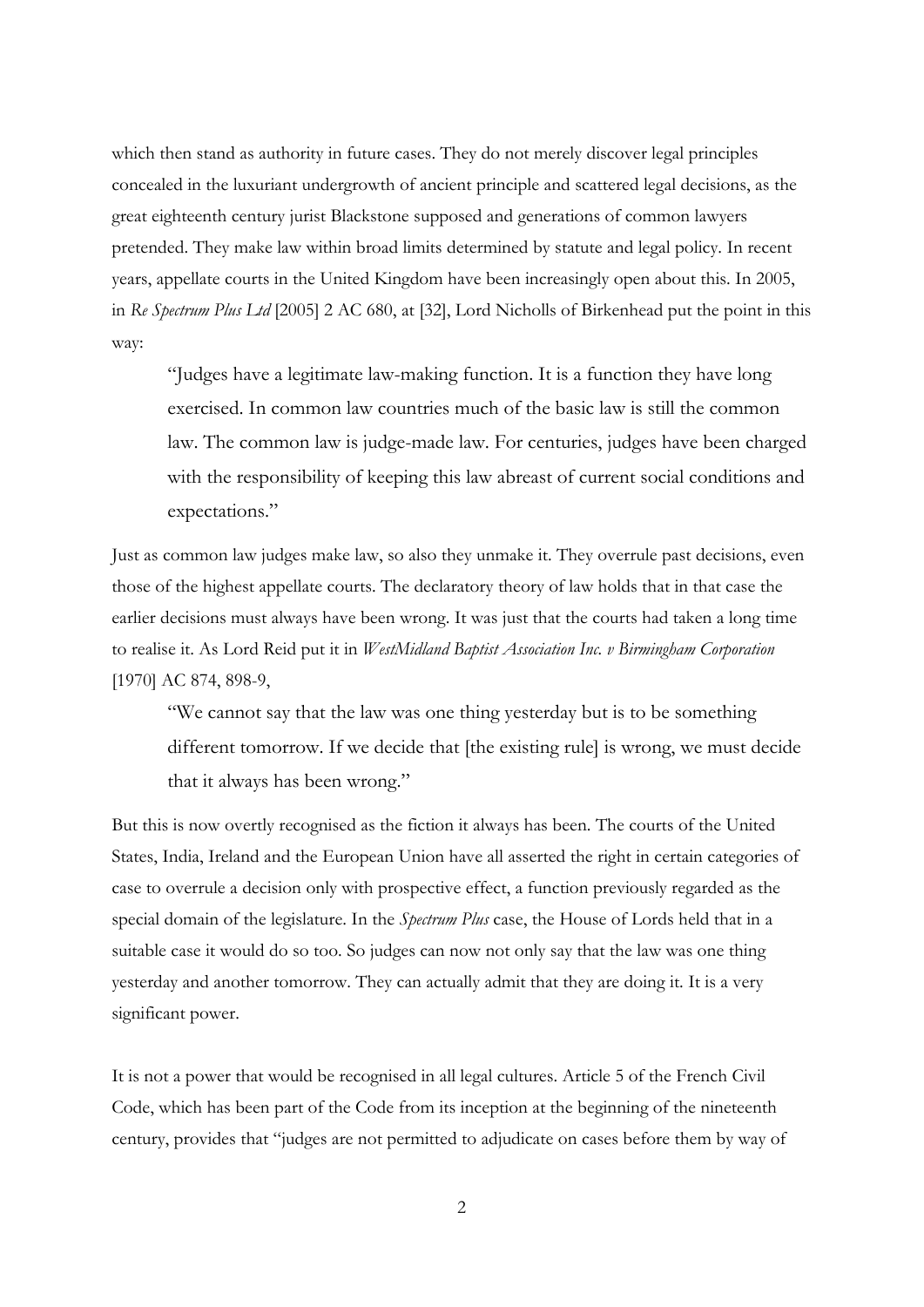statement of general principle or statutory construction." This means that judges may only formulate principles applicable to the particular facts before them. They may not purport to lay down general rules which would apply in any other case. That would be classified as an essentially legislative function. In keeping with that principle, there is with limited exceptions no doctrine of precedent in French law. This is one reason why the social and political implications of judicial decisions are usually more limited in civil law jurisdictions than they are in the world of the common law.

There is a second reason why we need to think seriously about the proper role of judges in the ordering of society. We live in an age of unbounded confidence in the value and efficacy of law as an engine of social and moral improvement. The spread of Parliamentary democracy across most of the world, has invariably been followed by rising public expectations of the state, of which the courts are a part. The state has become the provider of basic standards of public amenity, the guarantor of minimum levels of security and, increasingly, the regulator of economic activity and the protector against misfortune of every kind. The public expects nothing less. Yet protection at this level calls for a general scheme of rights and a more intrusive role for law. In Europe, we regulate almost every aspect of employment practice and commercial life, at any rate so far as it impinges upon consumers. We design codes of safety regulation designed to eliminate risk in all of the infinite variety of human activities. New criminal offences appear like mushrooms after every rainstorm. It has been estimated that in the decade from 1997 to 2007, more than 3,000 new criminal or regulatory offences were added to the statute-book of the United Kingdom. Turning from statute to common law, a wide range of acts which a century ago would have been regarded as casual misfortunes or as governed only by principles of courtesy, are now actionable torts.

This expansion of the empire of law has not been gratuitous. It is a response to a real problem. At its most fundamental level, the problem is that the technical and intellectual capacities of mankind have grown faster than its moral sensibilities or its co-operative instincts. At the same time other restraints on the autonomy and self-interest of men, such as religion and social convention, have lost much of their former force, at any rate in the west. The role of social and religious sentiment, which was once so critical in the life of our societies, has been largely taken over by law. So when Lord Nicholls spoke, in *Spectrum Plus*, of the judiciary's duty to keep the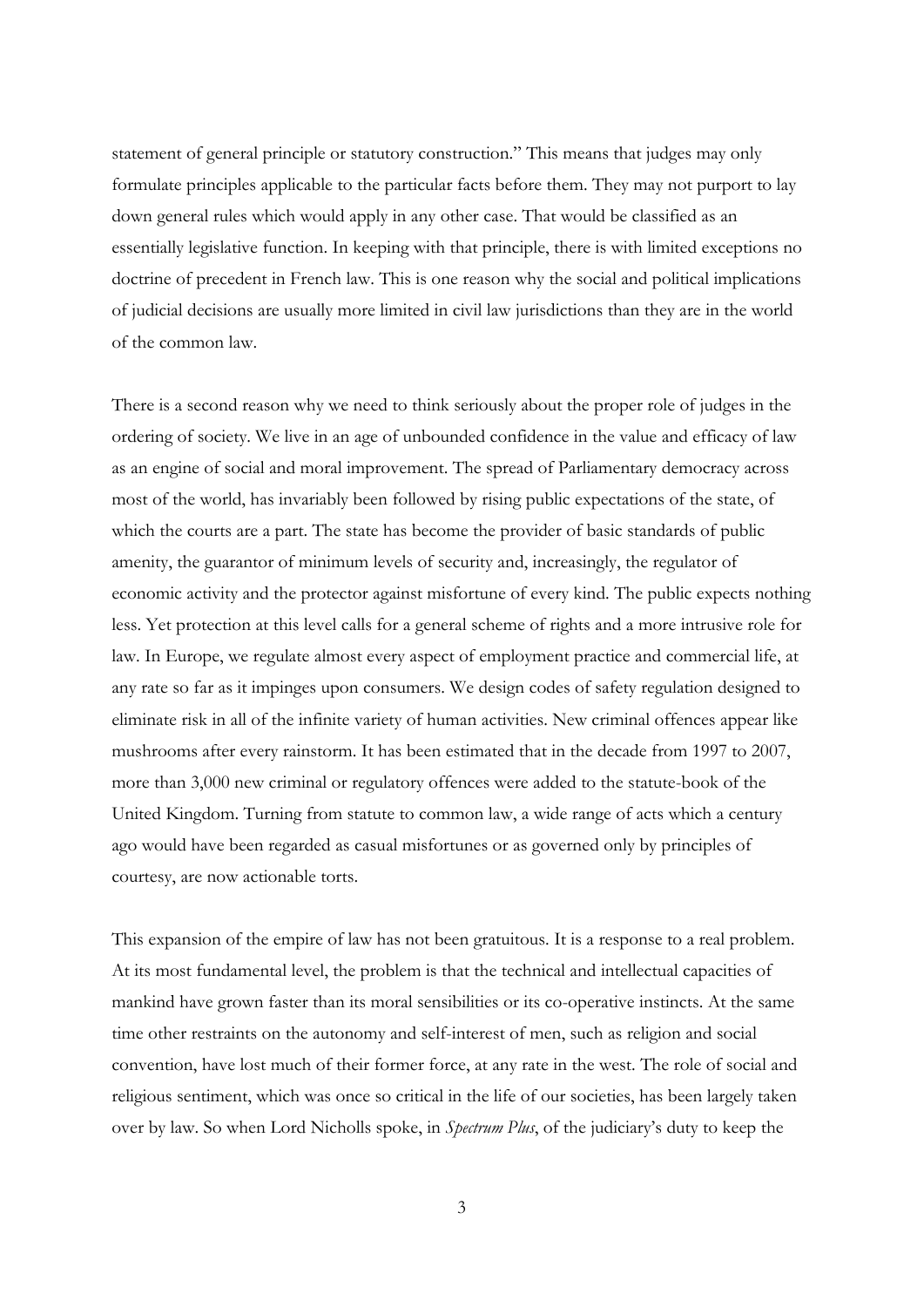law abreast of current social conditions and expectations, he was making a wider claim for the policy-making role of judges than he realised. Popular expectations of law are by historical standards exceptionally high.

These changes bring into sharper focus the question which I posed at the outset of this lecture: what sort of social reordering can properly be assigned to judges and courts, as opposed to other agencies of social control such as administrators or legislators. In theory, English law has a coherent answer to this question. It was given by Lord Diplock in his speech in the House of Lords in *R v. Inland Revenue Commissioners ex p. National Federation of Self-Employed and Small Businesses* [1982] AC 617, 619. Parliament is sovereign and has the sole prerogative of legislating. Ministers are answerable to the courts for the lawfulness of their acts. But they are accountable exclusively to Parliament for their policies and for the efficiency with which they carried them out, and of these things Parliament was the sole judge. This is neat. It is elegant. And it is perfectly useless, because it begs all the difficult questions. What is a question of law? What is a question of policy? The Diplock test will yield a different answer depending on how you define the issue.

Let me illustrate this point with an example, not particularly important in itself, but revealing nonetheless. In England, the administration and jurisdiction of the higher courts is governed the Senior Courts Act 1981. Section 130 of that Act, which remained in force until 2003, is not normally regarded as a great engine of social policy. It empowered the Lord Chancellor to fix the level of court fees. In 1997, the Lord Chancellor introduced new regulations. Their effect was to increase the court fees, while at the same time omitting provisions in the previous regulations which had exempted people on income support. They now had to pay the court fee just like any one else. The object was to reduce the net cost to the state of funding the court system, but the effect was necessarily to make access to the courts more expensive for the poorest section of society. Mr. Witham was a man on income support who wanted to bring an action for libel but could not afford the court fee. So he applied for judicial review of the new regulations: *R v Lord Chancellor ex parte Witham* [1998] QB 575. Now there are at least three different approaches that one might take to a problem like this one. The first is to say that a service such as the administration of justice should be viewed in the same way as any other service provided by the state. It is simply one of a number of competing claims on a limited pot of money. All public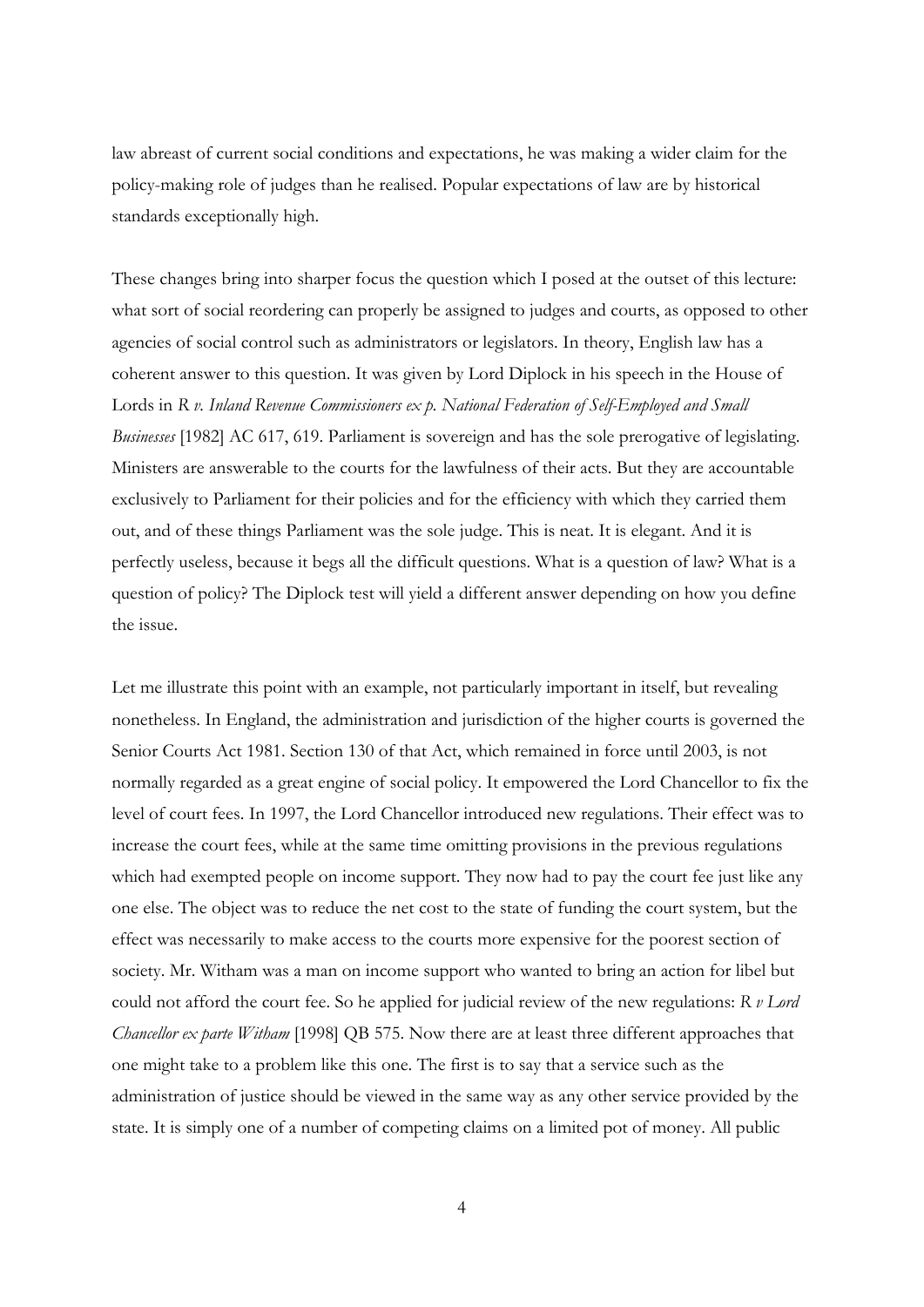services have an opportunity cost. The money that is spent on one service is not available to spend on another which might be equally beneficial. Who is to say whether it is more important that the poor should have affordable access to the courts or that they should have affordable access to hospitals, schools, or any of the other publicly provided services of the state. This is precisely the kind of policy decision which on any orthodox view of English public law is not for judges. It is an inescapably political question. But there is a second approach. One could say that affordable access to justice was so fundamental a right that the state was under an absolute legal duty to provide it. From this it would follow that access to justice trumped all other calls on the state's budget. Put like that, the question ceases to be a political issue and becomes a legal one. A third approach is to recognise the absolute character of the duty to provide affordable access to the courts to the poor, while doing it in some other way. For example, one might make legal aid available on a more generous basis or increase income support payments so that the higher court fees became affordable. That approach raises yet further questions. The practical effect of providing legal aid is to increase the resources available to citizens provided that they spend it on litigation. Yet is litigation such a valuable part of our social culture that we should privilege it in this way? If Mr. Witham's income support payments had been increased by enough to pay the court fee, he might have preferred to spend the money on a holiday than on suing his detractor. Is this a choice that should be denied to him? These are not straightforward questions. But more important than their inherent difficulty is that they are not legal questions. We are back in the realms of politics.

Mr. Witham's case came before a Divisional Court of the Queen's Bench division, which quashed the regulations. Laws J., one of the most thoughtful constitutional lawyers to have sat on the English bench in recent times, delivered the leading judgment. He considered that access to justice at an affordable price was not just another government service. It was a constitutional right, which could only be restricted with specific statutory authority. Since Britain does not have a written constitution, Laws J was exercising a purely judicial authority when he declared this constitutional right to exist. What he did not do was consider the implications of the question for the distribution of the government's resources or the appropriate method of helping the poor. Indeed, he seems to have thought that the question did not arise. This was because in his view reduced court fees were not a state subsidy supported by taxpayers' money: see p. 586D-E. He thought that in this respect they were different from legal aid, which the executive would be at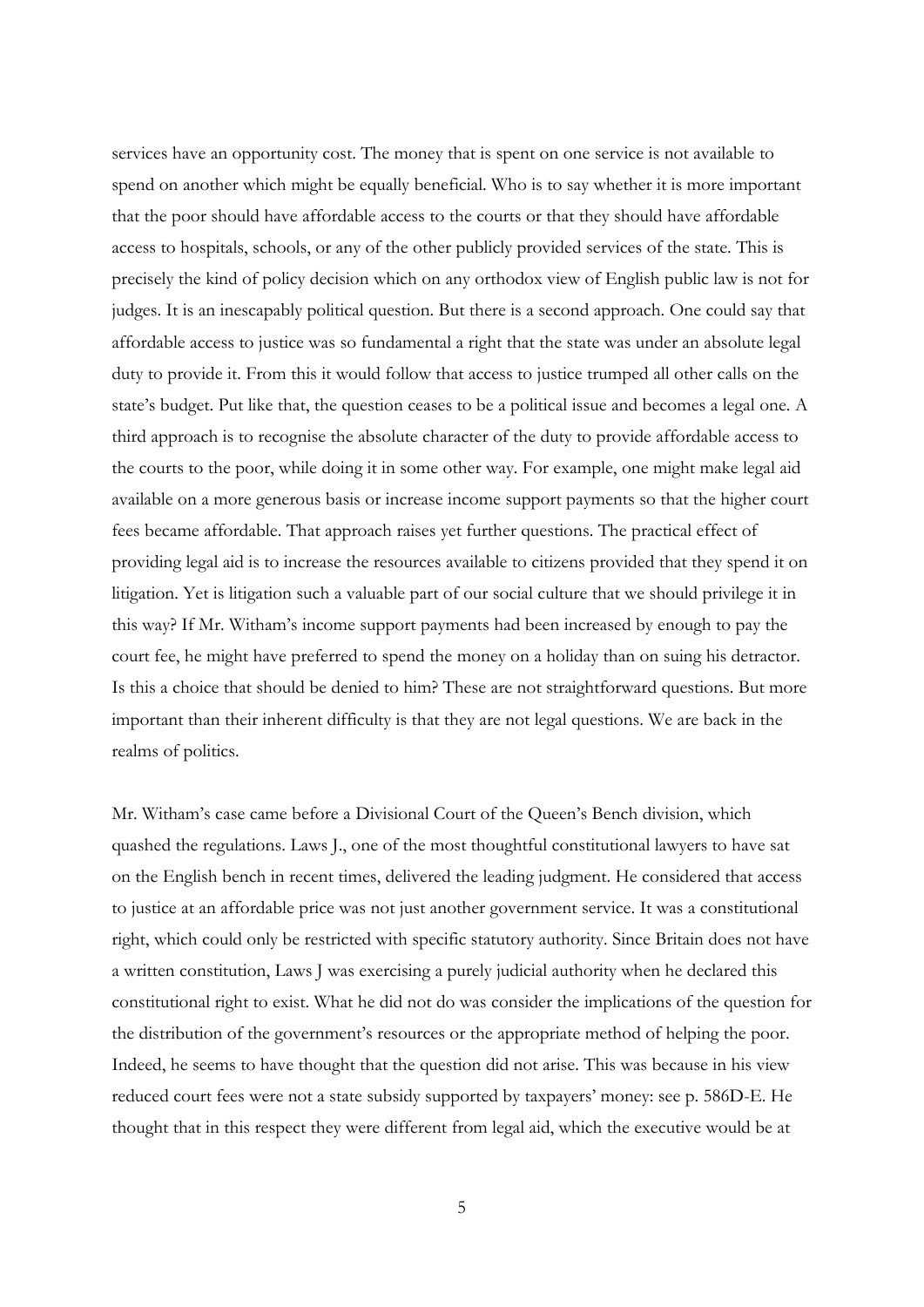liberty to regulate at its discretion. Now, I am not saying that the result of this case was necessarily wrong, and in any event it was subsequently given statutory force. But it cannot possibly be justified on these grounds. Since the cost of running the courts greatly exceeds the revenue derived from court fees, reducing court fees inevitably involves a large measure of public subsidy, just as legal aid does. The real question was not about the importance of keeping down court fees, but about the relative importance of doing so, relative, that is, to other possible uses of the money or other possible ways of helping the poor. What the Divisional Court did was reduce the question before it to a binary question. Was it fundamental to the legal order that the poor should be able to afford court fees, Yes or No. By classifying the question in that narrow way, the court turned it into a question of law. Had it confronted the real issue, it might have concluded that it wasn't a justiciable issue at all.

I cite this minor corner of English public law, because it perfectly illustrates the problems associated with the judicial resolution of questions with wider policy implications. But this is not a problem peculiar to English law. There has been a notable tendency in other common law jurisdictions to characterise as questions of law issues which do not really lend themselves to a legal solution. The tendency has been particularly marked in the United States, where it was first noticed by the great French political scientist Alexis de Tocqueville as early as the 1830s. "Scarcely any political question arises in the United States," De Tocqueville wrote, "that is not resolved sooner or later into a judicial question."

In Europe, much the most notable monument of this tendency to convert political questions into legal ones is the European Convention for the Protection of Human Rights and Fundamental Freedoms. This is such an important feature of the current British and European legal scene that it is worth dwelling on it for a while. The Convention is a treaty initially made between the non-communist countries of Europe in 1950, in the aftermath of the Second World War. It reflected the concern of European nations to ensure that the extremes and despotism and persecution characteristic of the German Third Reich were never repeated, as well as a growing fear of the new totalitarianism then coming into being in the Soviet-dominated communist block. In all countries of the Council of Europe, the Convention now has the force of law: that is to say that it is not just an international obligation of the signatory states, but is part of their domestic legal order. In the United Kingdom, effect has been given to it since 2000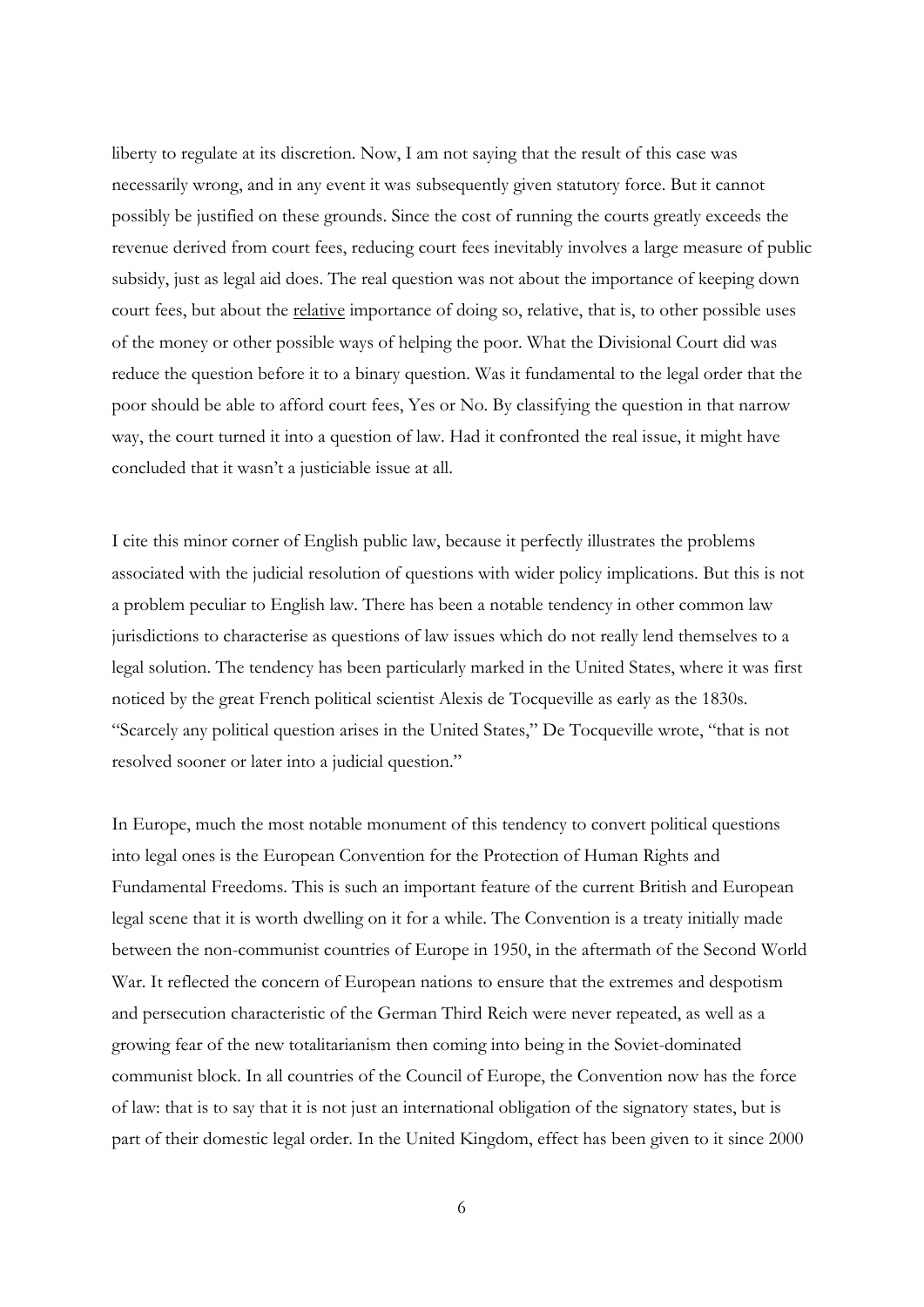by the Human Rights Act 1998. Alone of the many national and international declarations of human rights, the European Convention provides for its enforcement by an international court, the European Court of Human Rights at Strasbourg, with the right to hear individual petitions and to make decisions which the contracting states bind themselves to put into effect. In the United Kingdom, this is achieved by conferring on all public authorities, including the courts, a statutory duty to give effect to the Convention so far as statute permits. Where statute does not permit, the courts may make a declaration of incompatibility. The understanding is that Parliament will then amend the law so as to remove the inconsistency. The Act provides that in applying the Convention, the Courts are bound to have regard to the decisions of the Strasbourg court.

The text of the Convention is wholly admirable. It secures rights which would almost universally be regarded as the foundation of any functioning civil society: a right to life and limb and liberty, access to justice administered by an independent judiciary, freedom of thought and expression, security of property, absence of arbitrary discrimination, and so on. Nothing that I have to say this evening is intended to belittle any of these truly fundamental rights. But the European Court of Human Rights in Strasbourg stands for more than these. It has become the international flagbearer for judge-made fundamental law extending well beyond the text which it is charged with applying. It has over many years declared itself entitled to treat the Convention as what it calls a "living instrument". The way that the Strasbourg court expresses this is that it interprets the Convention in the light of the evolving social conceptions common to the democracies of Europe, so as to keep it up to date. Put like that, it sounds innocuous, indeed desirable. But what it means in practice is that the Strasbourg court develops the Convention by a process of extrapolation or analogy, so as to reflect its own view of what rights are required in a modern democracy. This approach has transformed the Convention from the safeguard against despotism which was intended by its draftsmen, into a template for many aspects of the domestic legal order. It has involved the recognition of a large number of new rights which are not expressly to be found in the language of the treaty. A good example is the steady expansion of the scope of Article 8. The text of Article 8 protects private and family life, the privacy of the home and of personal correspondence. This perfectly straightforward provision was originally devised as a protection against the surveillance state by totalitarian governments. But in the hands of the Strasbourg court it has been extended to cover the legal status of illegitimate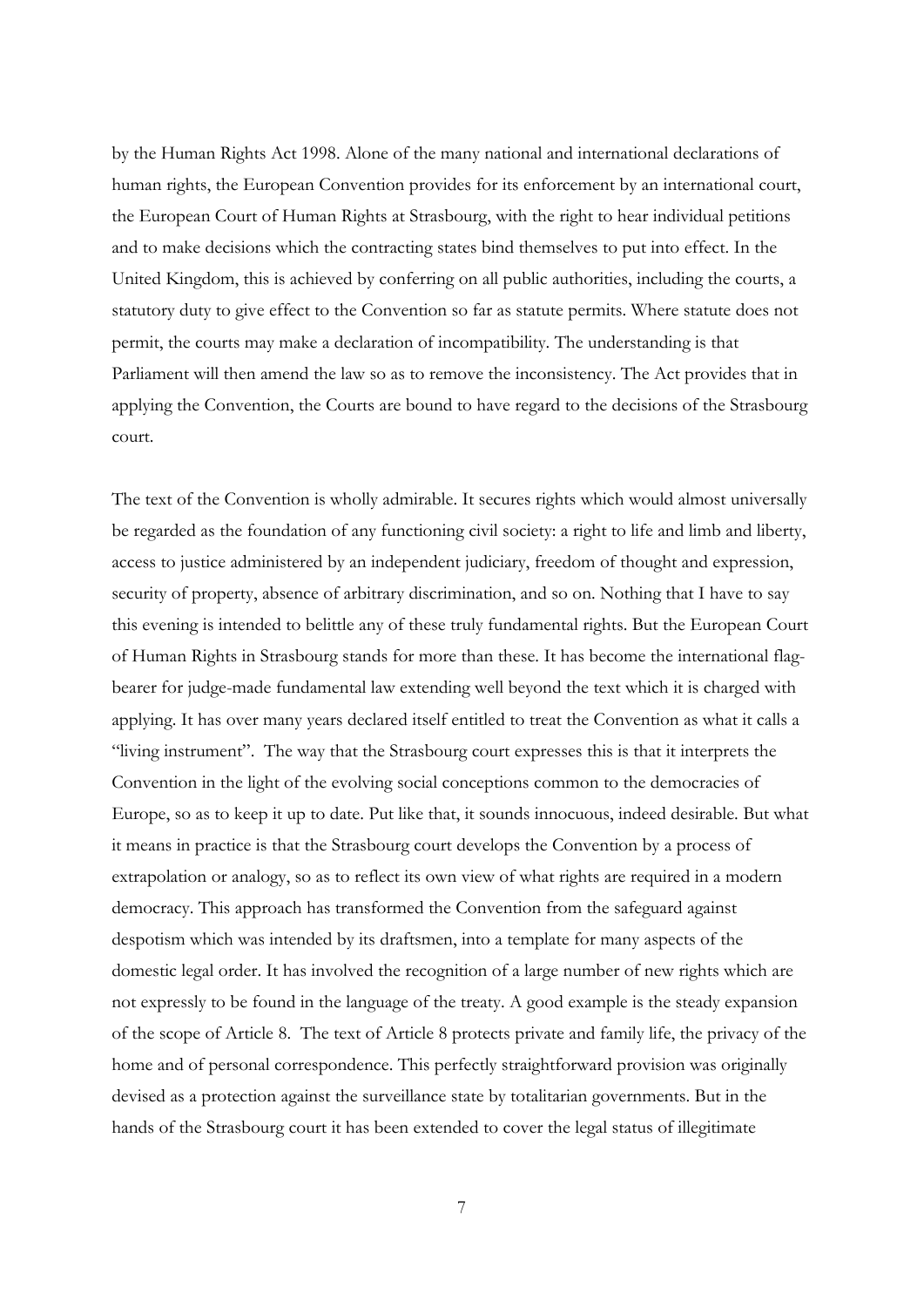children, immigration and deportation, extradition, aspects of criminal sentencing, abortion, homosexuality, assisted suicide, child abduction, the law of landlord and tenant, and a great deal else besides. None of these extensions are warranted by the express language of the Convention, nor in most cases are they necessary implications. They are commonly extensions of the text which rest on the sole authority of the judges of the court. The effect of this kind of judicial lawmaking is in constitutional terms rather remarkable. It is to take many contentious issues which would previously have been regarded as questions for political debate, administrative discretion or social convention and transform them into questions of law to be resolved by an international judicial tribunal.

There appear to me to be a number of potential issues about this way of making law.

In the first place, it is not consistent with the ordinary principles on which written law is traditionally elucidated by judges. A system of customary law like the common law may within broad limits be updated and reformulated by the courts which made it in the first place. But very different considerations apply to a written instrument like the Convention, which records not just an agreement between states but the limits of that agreement. The function of a court dealing with such an instrument is essentially interpretative and not creative. The Vienna Convention of 1969 on the Law of Treaties requires every treaty to be interpreted in accordance with the ordinary meaning to be given to its terms, having regard to its object and purpose. While every one will have his own take on particular decisions, there are undoubtedly some cases in which the approach of the Strasbourg court to the Human Rights Convention goes well beyond interpretation, and well beyond the language, object or purpose of the instrument. In practice, it seeks to give effect to the kind of Convention that the Court conceives that the parties might have agreed today. This process necessarily involves the recognition by the Court of some rights which the signatories do not appear to have granted, and some which we know from the negotiation documents that they positively intended not to grant.

Secondly, the power to extrapolate or extend by analogy the scope of a written instrument so as to enlarge its subject-matter is not always easy to reconcile with the rule of law. It is a power which no national judge could claim to exercise in relation to a domestic statute, even in a common law system. It is potentially subjective, unpredictable and unclear. Beyond a very limited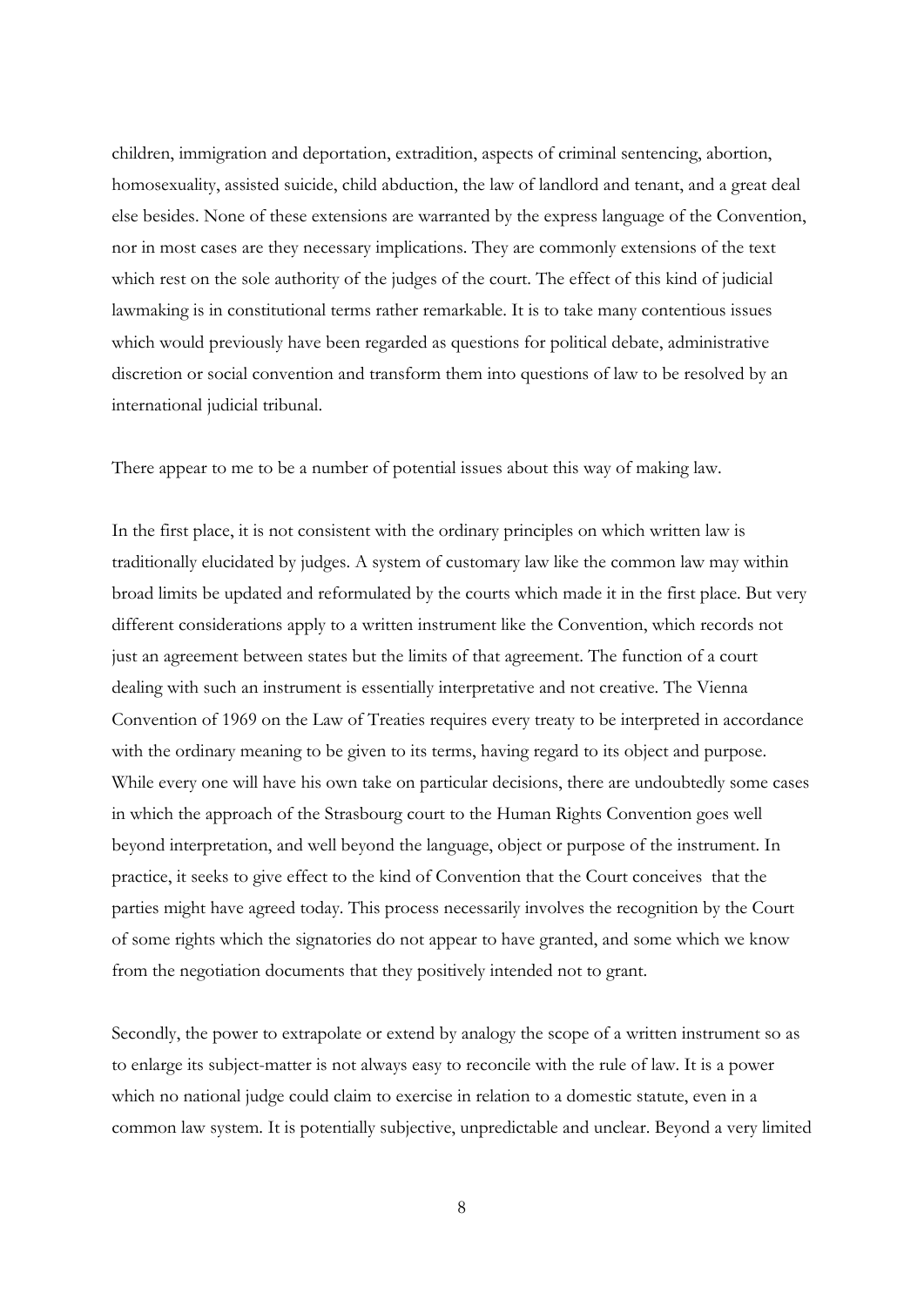point, the reformulation of a written instrument so as to satisfy changed values since it was made is not necessarily an appropriate judicial function. Let me suggest an analogy drawn from recent English case-law. In *Norris v United States of America* [2008] 1 AC 920, a bold attempt was made by a Divisional Court in England to rewrite the elements of the common law offence of conspiracy to defraud, so as to cover economic cartels which, although unlawful, had never hitherto been regarded as criminal. The Divisional Court's decision would have been perfectly acceptable by Strasbourg standards. It was a response to changing attitudes to economic manipulation. Cartels are less acceptable today than they were a hundred years ago when the law in this area was made. But in the view of the House of Lords, which unanimously overturned the Divisional Court's decision, this was not an acceptable way for judges to change the law. Once a principle of law is established, Lord Bingham observed at [21], "the requirement of certainty is not met by asserting that at some undefined later time a different view would have been taken." There are of course particular reasons for insisting on the requirement of certainty in the criminal law. But, albeit within broader limits, the same principle must surely apply to all law.

Third, the Strasbourg court's approach to judicial lawmaking gives rise, as it seems to me, to a significant democratic deficit in some important areas of social policy. This is a particular problem given the inherently political character of many of the issues which it decides. Most of the human rights recognised by the Convention are qualified by express exceptions for cases where the national law or action complained of was "necessary in a democratic society" (or some equivalent phrase). The case-law of the Strasbourg court provides a good deal of guidance about how these qualifications are to be applied. The court must ask itself a number of questions. Is the measure being challenged necessary? Does it have a legitimate purpose? Does it conform to current practice among other signatories to the Convention? Does it pursue its purpose in a satisfactory way? What alternative and possibly less intrusive measures would have been enough? These questions have only to be stated for it to be obvious that they are questions of policy. Most people would regard them as inherently political questions. But their inclusion in the Convention to a considerable extent removes them from the arena of legitimate political debate, by transforming them into questions of law for judges.

Lack of democratic legitimacy is a potential problem about all judge-made law. In a common law system it has to be accepted within limits. But it is a potentially a rather serious problem in the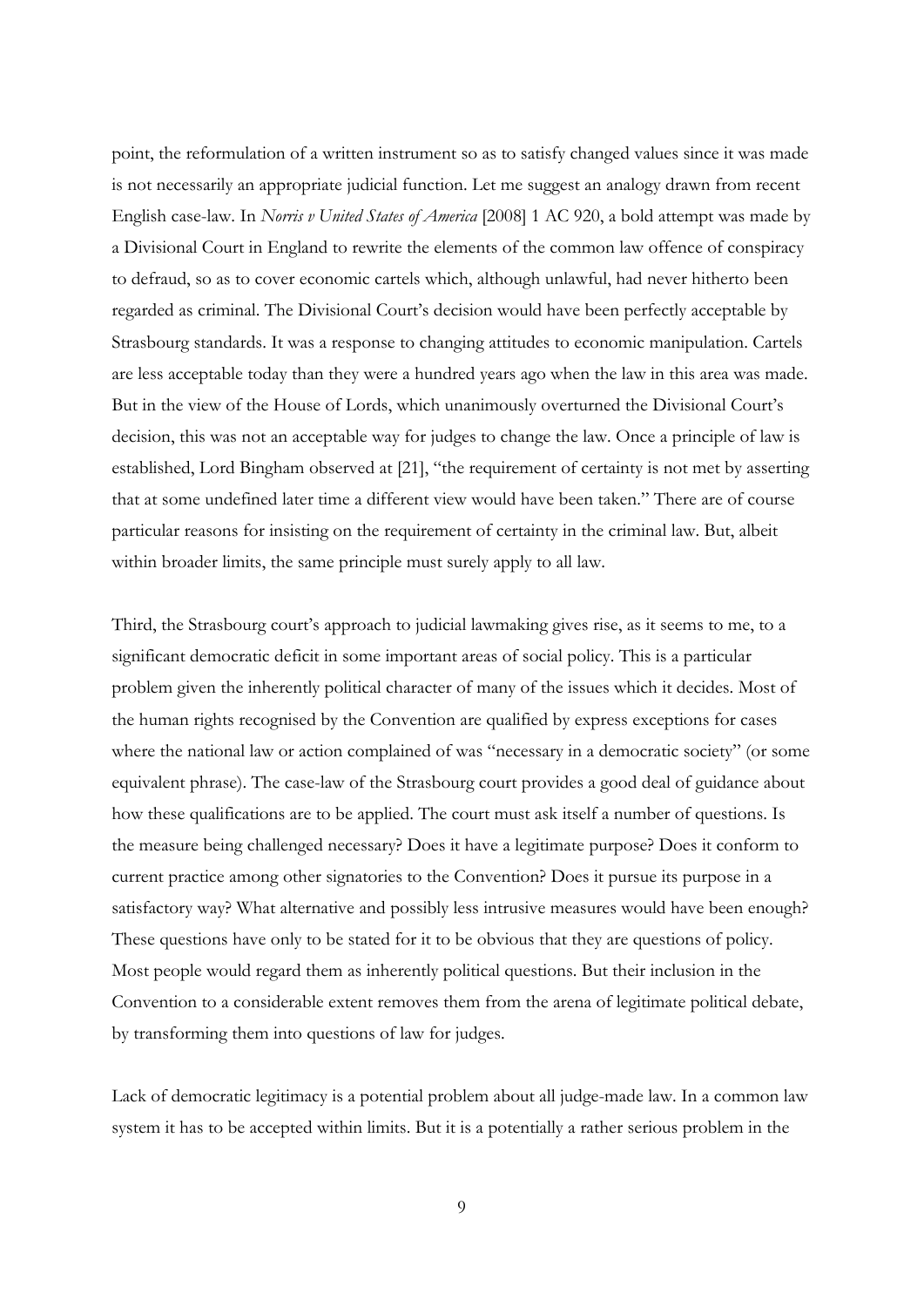case of judicial decisions about supposedly fundamental rights. It is important to bear in mind that in a Parliamentary democracy the legislature can selectively enact into law whatever parts of the Convention or the case-law of the European Court of Human Rights it pleases. We do not need the Convention in order to introduce changes for which there is a democratic mandate. The Convention, and its judicial apparatus of enforcement, are only necessary in order to impose changes for which there is no democratic mandate. It is a constraint on the democratic process. I think that most people would recognise that there must be some constraints on the democratic process in the interests of protecting politically vulnerable minorities from oppression and entrenching a limited number of rights that the consensus of our societies recognises as truly fundamental. Almost all written constitutions do this. But the moment that one moves beyond cases of real oppression and beyond the truly fundamental, one leaves the realm of consensus behind and enters that of legitimate political debate where issues ought to be resolved politically. An interesting illustration has recently been provided by a highly charged issue about the right of convicted prisoners in the United Kingdom to vote in elections. This rule has been part of the statute law of the United Kingdom since the inception of our democracy in the nineteenth century and has been regularly reviewed and re-enacted since. It has considerable public support. It may or may not be a good rule, but it has nothing to do with the oppression of vulnerable minorities. Yet in two cases, *Hirst v United Kingdom* and *Scoppola v Italy*, the European Court of Human Rights has held that the automatic disenfranchisement of convicted prisoners is contrary to the Convention. In both cases, the Court's reasoning revealed its limited interest in the democratic credentials of such policies. In the first, they declined to accept the argument based on democratic legitimacy on the ground that Parliament cannot have devoted enough thought to the penal policy involved. In the second, they disregarded it even more summarily on the ground that the issue was a matter of law for the court, and implicitly, therefore, not a matter for democratic determination at all. But of course to say that it is a question of law is simply to point out the problem. The Strasbourg Court directed the United Kingdom to bring forward legislative proposals intended to amend the relevant statute. The government has brought forward legislative proposals, but the United Kingdom Parliament has declined to approve them. The resultant collision between an irresistible force and an immoveable object was considered a month ago by the Supreme Court in *R (on the application of Chester) v Secretary of State for Justice*  [2013] UKSC 63, in which we held that we were bound to follow the law repeatedly declared by the Strasbourg Court, although we declined to grant a remedy as a matter of discretion.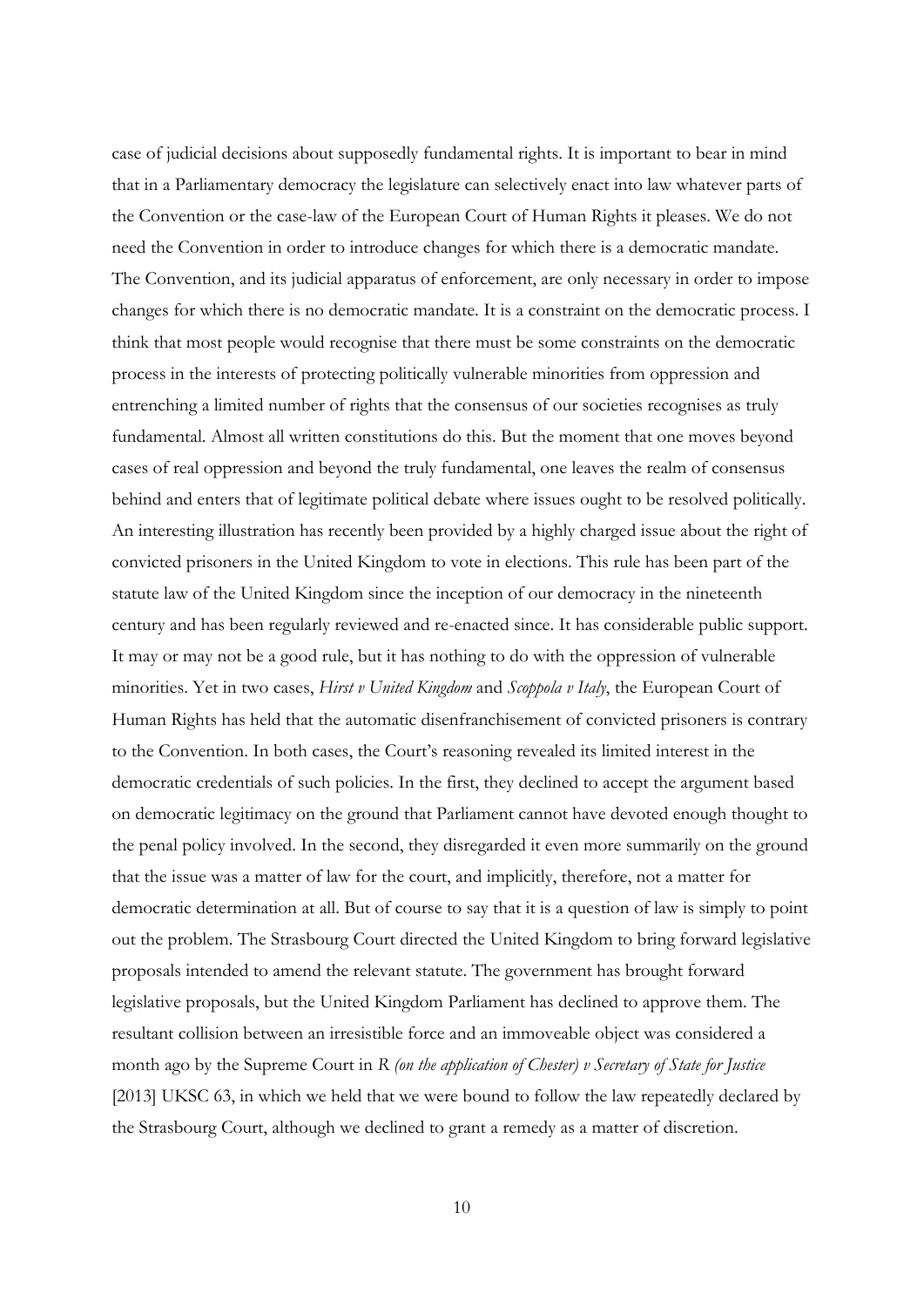The case-law of the European Court of Human Rights, which is largely based on the Court's view of what is appropriate to a democratic society, is an interesting example of the ambiguity of political vocabulary. Properly speaking, democracy is a constitutional mechanism for arriving at decisions for which there is a popular mandate. But the Convention and the Strasbourg court use the word in a completely different sense, as a generalised term of approval for a set of legal values which may or may not correspond to those which a democracy would in fact choose for itself. In his famous essay, "Politics and the English language", written in 1946, George Orwell observed that "if thought corrupts language, language can also corrupt thought." "Democracy" was prominent in the catalogue of words that he singled out as having become largely meaningless in consequence. To give the force of law to values for which there is no popular mandate is democratic only in the sense that the old German Democratic Republic was democratic. Personally, if I may be allowed to speak as a citizen, I think that most of the values which underlie judicial decisions on human rights, both at Strasbourg and in the domestic courts of the United Kingdom, are wholly admirable. But it does not follow that I am at liberty to impose them on a majority of my fellow-citizens without any democratic process.

The answer which is normally put forward to defend of the democratic credentials of this kind of judge-made law is that Parliament has implicitly authorised it, by not reversing the decisions which it disapproved, or in the case of decisions under the Human Rights Convention, by passing the Human Rights Act 1998. I would suggest that the reality, however, is somewhat more complicated. The treatment of the Convention by the European Court of Human Rights as a "living instrument" allows it to make new law in respects which are not foreshadowed by the language of the Convention and which Parliament would not necessarily have anticipated when it passed the Act. It is in practice incapable of being reversed by legislation, short of withdrawing from the Convention altogether. In reality, therefore, the Human Rights Act involves the transfer of part of an essentially legislative power to another body. The suggestion that this is democratic simply confuses popular sovereignty with democracy. Of course, a sovereign Parliament may transfer part of its legislative power to other bodies which are not answerable even indirectly to the people of the United Kingdom. But it would be odd to deny that this undermines the democratic process, simply because Parliament has done it. A democratic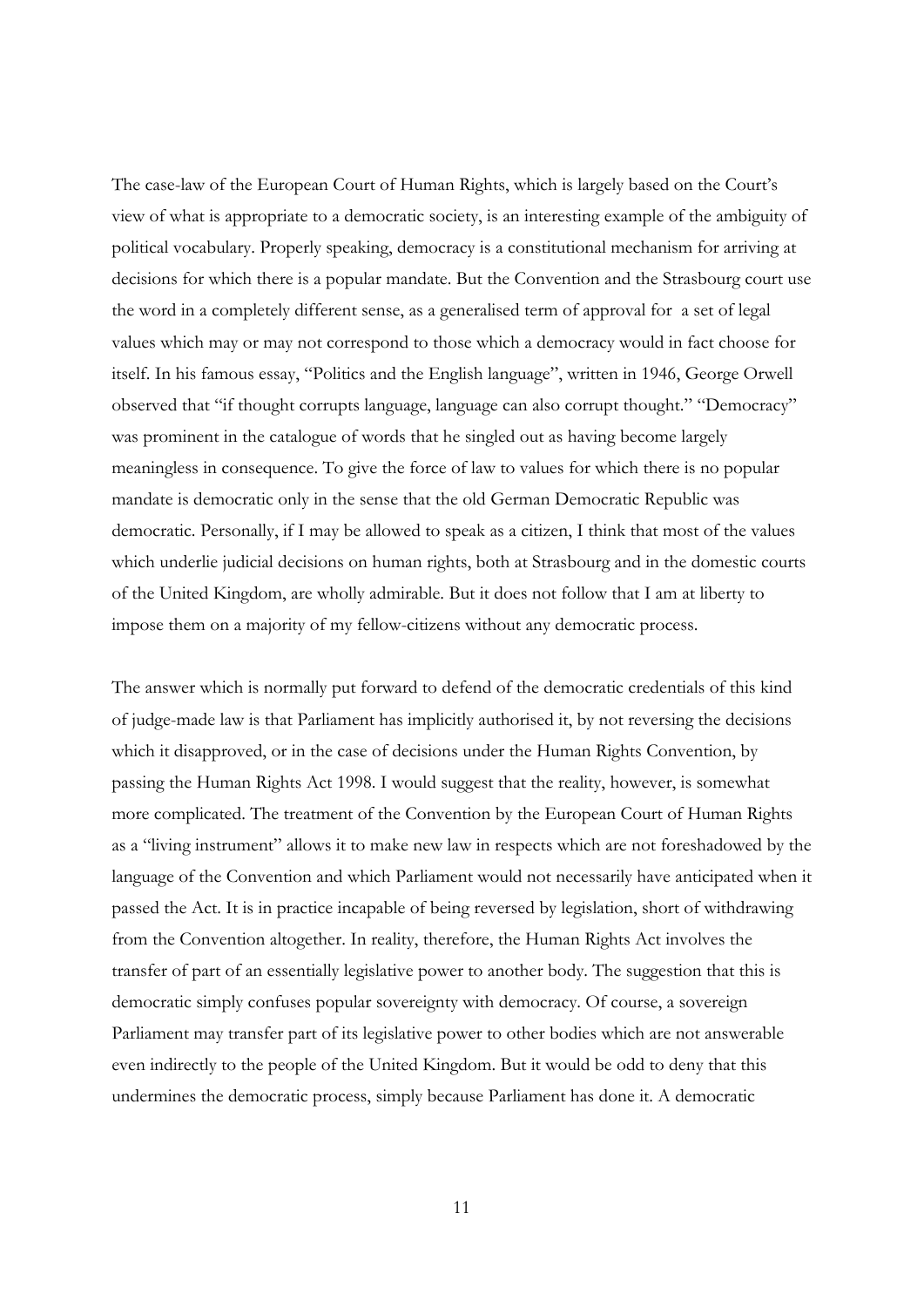Parliament may abolish elections or exclude the opposition or appoint a dictator. But that would not make it democratic.

I have spoken mainly of these questions in a British context because that it where my own experience lies. But the frame of mind underlying the case-law of the European Court of Human Rights is symptomatic of a much wider phenomenon, namely the resort to fundamental rights, declared by judges, as a prime instrument of social control and entitlement. The main casualty of that approach is the political process, which is no longer decisive over a wide spectrum of social policy. In many countries, including the United Kingdom, there is widespread disdain for the political process and some articulate support for an approach to lawmaking that takes the politics out of it. This reflects the contempt felt by many intelligent commentators for what they regard as the illogicality, intellectual dishonesty and the irrational prejudice characteristic of party politics. The American philosophers John Rawls and Ronald Dworkin have been perhaps the most articulate modern spokesmen for this point of view.

I think that their attitude, which is shared by some judges, overlooks some fundamental features of the political process. Democracy requires a minimum degree of social cohesion and tolerance of internal differences in order to function properly. But provided that these conditions exist, I would like to suggest to you that politics is quite simply a better way of resolving questions of social policy than judge-made law. The public law questions which come before the courts are commonly presented as issues between the state and the individual. But most of them are in reality issues between different groups of citizens. This applies particularly to major social or moral issues, and more generally to issues on which people hold strong and divergent positions. The essential function of politics in a democracy, is to reconcile inconsistent interests and opinions, by producing a result which it may be that few people would have chosen as their preferred option, but which the majority can live with. Political parties are rarely monolithic. Although generally sharing a common outlook, they are unruly coalitions between shifting factions, united only by a common desire to win elections. They therefore mutate in response to changes in public sentiment, in the interest of winning or retaining power. In this way, they can often be a highly effective means of mediating between those in power and the public from which they derive their legitimacy. They are instruments of compromise between a sufficiently wide range of opinions to enable a programme to be laid before the electorate with some

12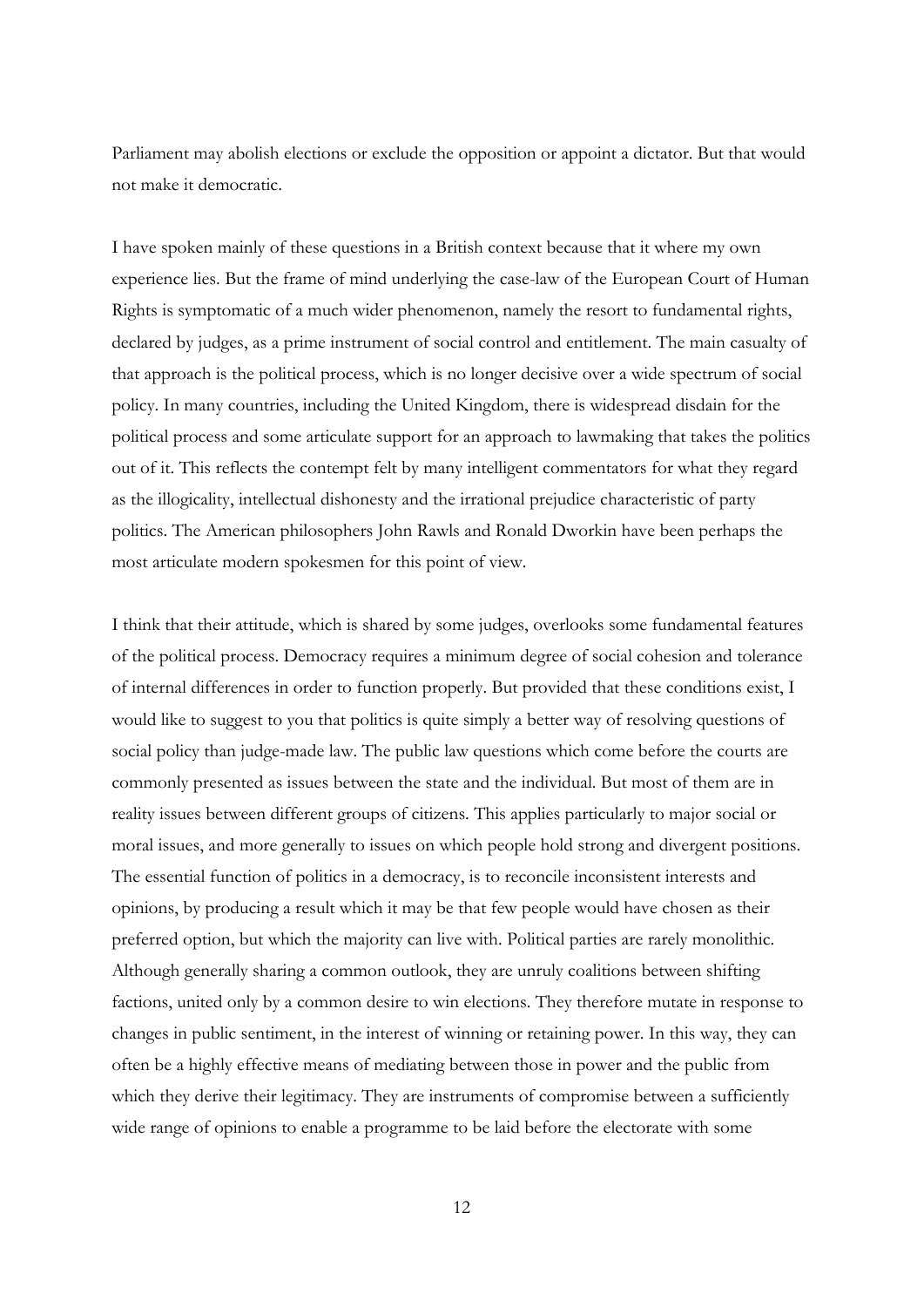prospect of being accepted. The larger a democracy is, and the more remote its political class from the population at large, the more vital this process of mediation is. It is true that the political process is often characterised by opacity, fudge, or irrationality, and who is going to defend those? Well, at the risk of sounding paradoxical, I am going to defend them. They are tools of compromise, enabling divergent views and interests to be accommodated. The result may be intellectually impure, but it is frequently in the public interest. Unfortunately, few people recognise this. They expect their politicians to be not just useful but attractive. They demand principle, transparency and consistency from them. And when they do not get these things, they are inclined to turn to courts of law instead. The attraction of judge-made law is that it appears to have many of the virtues which the political process inevitably lacks. It is transparent. It is public. Above all, it is animated by a combination of abstract reasoning and moral valuejudgment, which at first sight appears to embody a higher model of decision-making than the messy compromises required to build a political consensus in a Parliamentary system. There is, however, a price to be paid for these virtues. The judicial resolution of major policy issues undermines our ability to live together in harmony by depriving us of a method of mediating compromises among ourselves. Politics is a method of mediating compromises in which we can all participate, albeit indirectly, and which we are therefore more likely to recognise as legitimate.

During the 1960s, the United Kingdom Parliament enacted a number of measures designed to liberalise long-standing features of our law. Two notable monuments of this period were the decriminalisation of homosexuality and the authorisation in certain circumstances of abortion. These measures were highly controversial, and were strongly opposed by significant sections of the public. In both cases, the Parliamentary debates squarely addressed the moral issues, and represented the whole spectrum of contemporary opinion. The legislation which emerged contained carefully framed limitations and exceptions meeting some, although by no means all of the objections. By and large the results of these enactments have been accepted, and the principles underlying them have become largely uncontroversial. This is the paradigm case of how the political process ought to work. It also suggests that it is perfectly capable of successfully addressing major moral issues which would today be characterised as engaging human rights. I venture to suggest that if similar reforms had been imposed judicially, they would not have been so readily accepted. The continuing controversy in the United States about the decision of the US Supreme Court in *Roe v Wade* 410 U.S. 113 (1973) to recognize judicially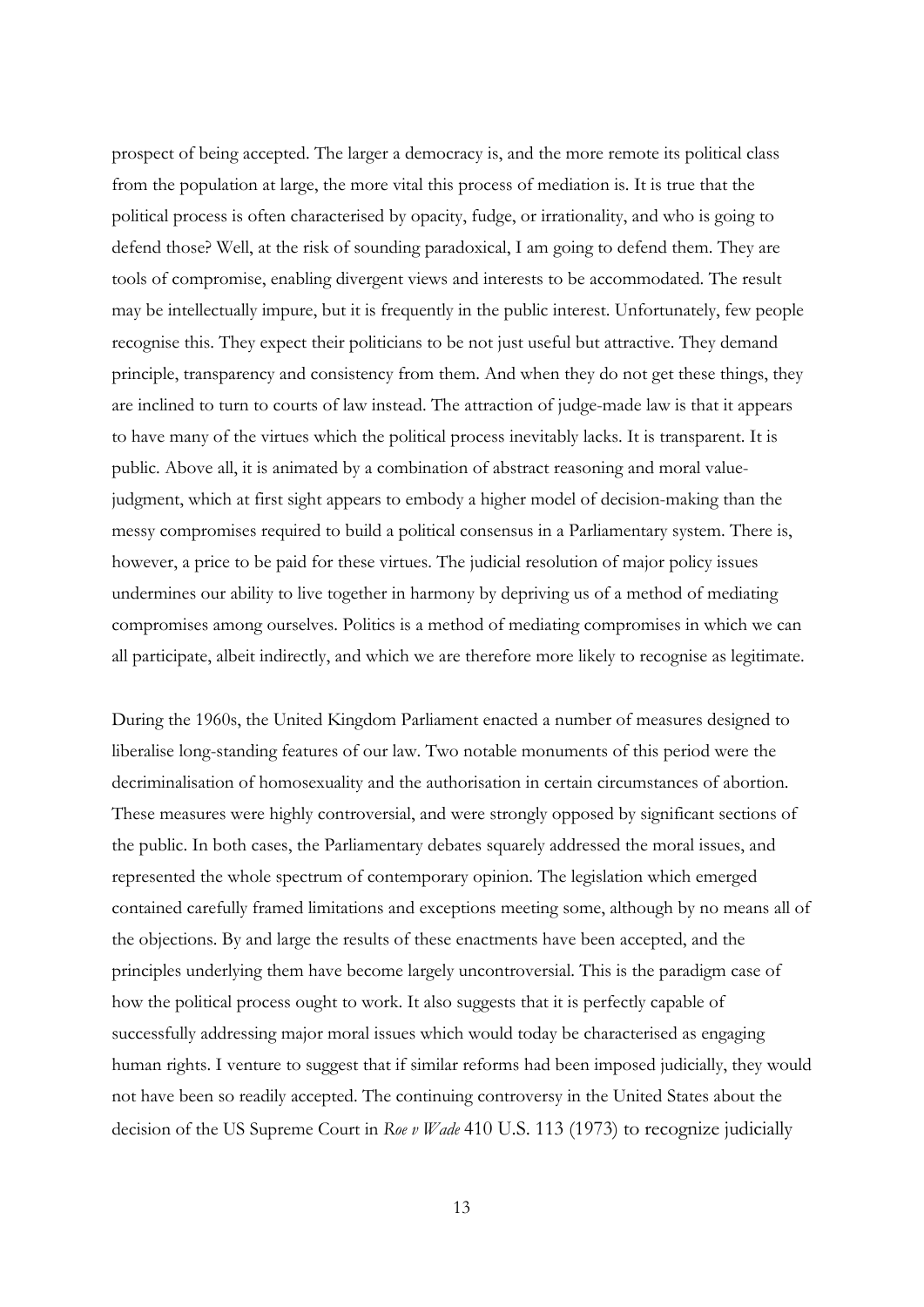the almost unrestricted constitutional right of a woman to an abortion certainly suggests that that is so. Like other ancient nations, the United Kingdom has shown a remarkable ability to adapt peaceably to changing realities. Some of these changes have radically disturbed existing expectations and vested interests. Yet the law has adapted itself to them in a way which has generally been accepted by a broad consensus among its citizens. This process of compromise and adaptation in the face of disruptive social change owes almost everything to politics. Courts of law could not have done it. It is not their job.

I have already mentioned Professor Ronald Dworkin, whose death last year deprived us of one of the most formidable defenders of rights-based law defined by judges. He defended it against those who would leave this to the legislature, by arguing that judges were at more likely to get the answer right. "I cannot imagine", he wrote, "what argument might be thought to show that legislative decisions about rights are inherently more likely to be right than judicial decisions." The problem is that this assumes a definition of "rightness" which is hard to justify in a political community. How do we decide what is the "right" answer to a question about which people strongly disagree, without resorting to a political process to mediate that disagreement? Rights are claims against the claimant's own community. In a democracy, they depend for their legitimacy on a measure of recognition by that community. To be effective, they require a large measure of public acceptance through an active civil society. This is something which no purely judicial decision-making process can deliver.

But I would go further than this. Unlike Professor Dworkin, I can imagine why legislative decisions about rights are more likely to be correct than judicial ones, even if what one is looking for is the intellectually or morally ideal outcome. The reason, as it seems to me, is that rights can never be wholly unqualified. Their existence and extent must be constrained to a greater or lesser extent by the rights of others, as well as by some legitimate collective interests. In deciding where the balance lies between individual rights and collective interests, the relevant considerations will often be far wider than anything that a court can comprehend simply on the basis of argument between the parties before it. Litigants are only concerned with their own position. Singleinterest pressure groups, who stand behind a great deal of public law litigation in the United Kingdom and the United States, have no interest in policy areas other than their own. The court, being dependent in the generality of cases on the material and arguments put before it by the